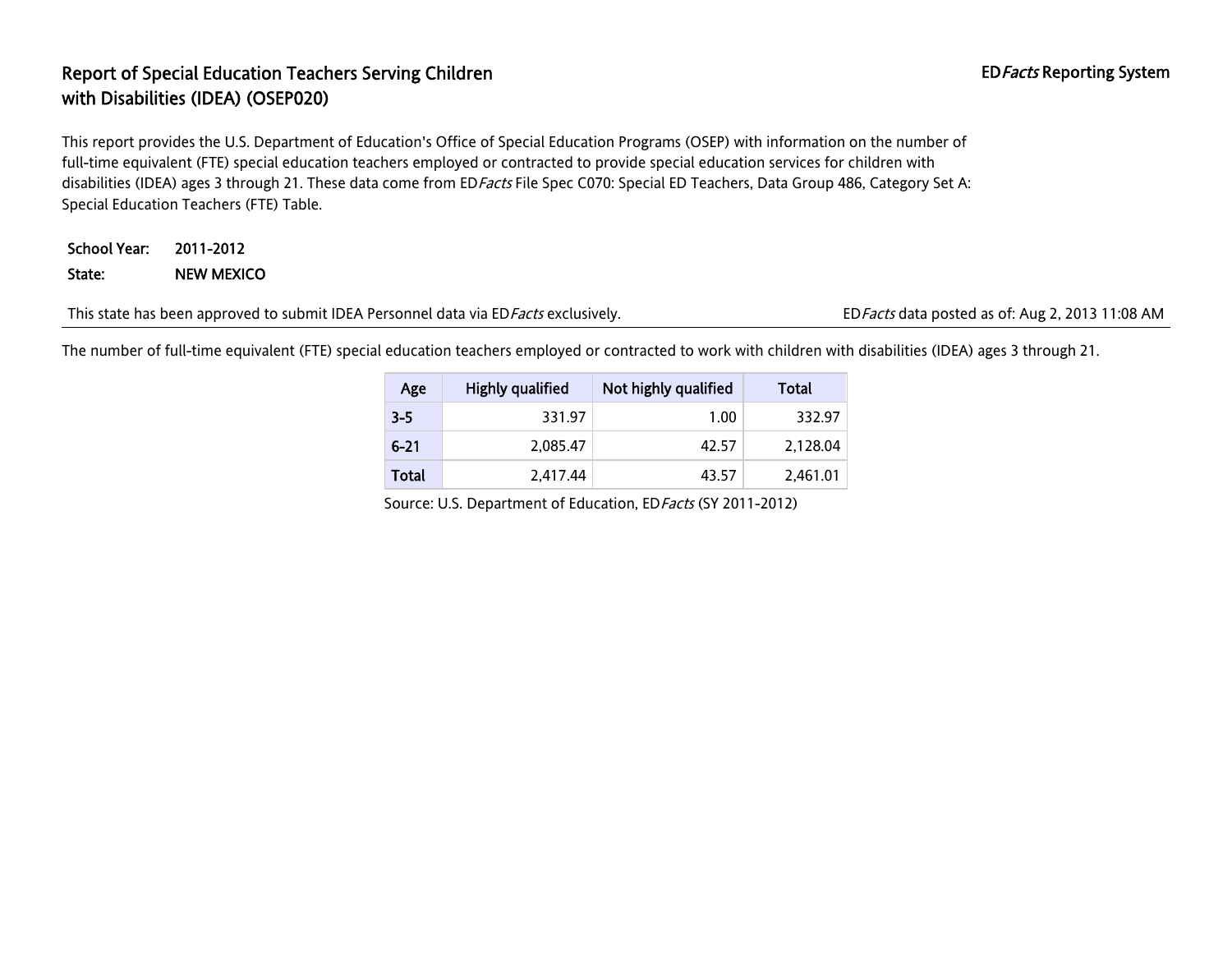## Report of Special Education Paraprofessionals Serving Children EDFacts Reporting System with Disabilities (IDEA) (OSEP021)

This report provides the U.S. Department of Education's Office of Special Education Programs (OSEP) with information on the number of full-time equivalent (FTE) paraprofessionals employed or contracted to work with children with disabilities (IDEA) ages 3 through 21. These data comes from ED Facts File Spec C112: Special ED Paraprofessionals. Data Group 647, Category Set A: Special Education Paraprofessionals (FTE) Table.

#### School Year: 2011-2012 State: NEW MEXICO

This state has been approved to submit IDEA Personnel data via ED Facts exclusively. EDFacts data posted as of: Aug 2, 2013 11:07 AM

The number of full-time equivalent (FTE) special education paraprofessionals employed or contracted to work with children with disabilities (IDEA) ages 3 through 21.

| Age      | Qualified | <b>Not Qualified</b> | <b>Total</b> |
|----------|-----------|----------------------|--------------|
| $3 - 5$  | 265.02    | 0.00                 | 265.02       |
| $6 - 21$ | 2.621.34  | 42.40                | 2.663.74     |
| Total    | 2,886.36  | 42.40                | 2,928.76     |

Source: U.S. Department of Education, EDFacts (SY 2011-2012)